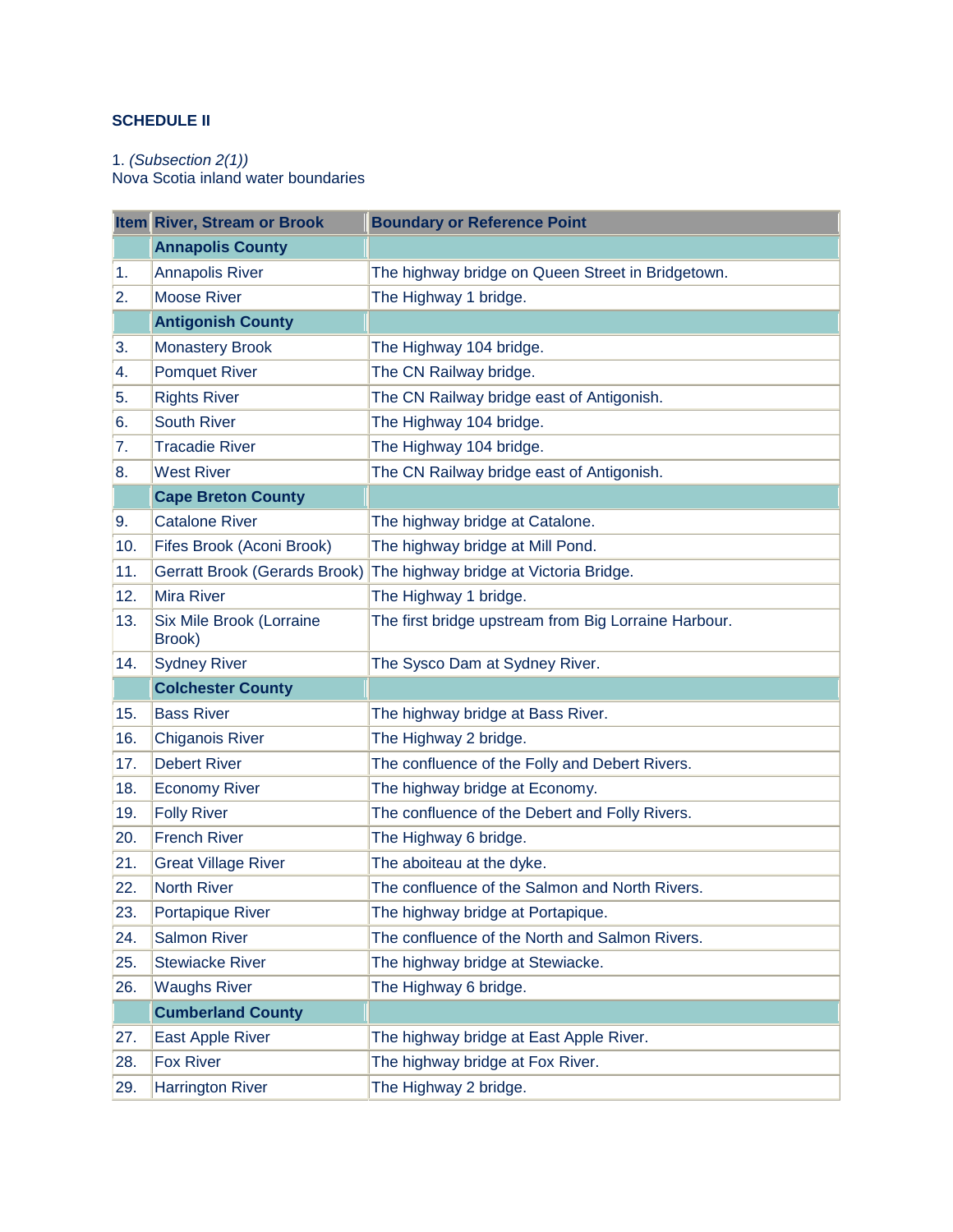| 30. | <b>Maccan River</b>                   | The mouth of Reid Brook near South Athol.                                                                                                 |
|-----|---------------------------------------|-------------------------------------------------------------------------------------------------------------------------------------------|
| 31. | <b>Moose River</b>                    | Moose River The Highway 2 bridge.                                                                                                         |
| 32. | <b>Pugwash River</b>                  | The highway bridge at Conns Mills.                                                                                                        |
| 33. | <b>Ramshead River</b>                 | The highway bridge at Diligent River.                                                                                                     |
| 34. | <b>River Hébert</b>                   | The highway bridge at the mouth of Haycock Brook.                                                                                         |
| 35. | <b>River Phillip</b>                  | A line drawn from grid reference 36626778 to grid reference<br>36726761 at the foot of Hannons Falls. Refer to map Pugwash 11<br>$E/13$ . |
| 36. | <b>Sand River</b>                     | The highway bridge at Sand River.                                                                                                         |
| 37. | <b>Shinimicas River</b>               | The highway bridge at Lower Shinimicas.                                                                                                   |
| 38. | <b>Tidnish River</b>                  | The confluence of the West Branch Tidnish River and the Tidnish<br>River.                                                                 |
| 39. | <b>Wallace River</b>                  | The CN Railway bridge.                                                                                                                    |
|     | <b>Digby County</b>                   |                                                                                                                                           |
| 40. | <b>Bear River</b>                     | The bridges at the confluence of the West Branch Bear River and<br>Bear River.                                                            |
| 41. | <b>Mavillette River</b>               | The Highway 1 bridge.                                                                                                                     |
| 42. | Meteghan River                        | The foot of Indian Falls.                                                                                                                 |
| 43. | <b>Grosses Coques River</b>           | The Highway 1 bridge.                                                                                                                     |
| 44. | <b>Salmon River</b>                   | The Leo Deveau Bridge.                                                                                                                    |
| 45. | <b>Sissiboo River</b>                 | The power dam at Sissiboo Falls.                                                                                                          |
|     |                                       |                                                                                                                                           |
|     | <b>Guysborough County</b>             |                                                                                                                                           |
| 46. | <b>Basin Brook</b>                    | The highway bridge at Gammon Cove.                                                                                                        |
| 47. | <b>Cole Harbour River</b>             | The highway bridge at Cole Harbour.                                                                                                       |
| 48. | <b>Country Harbour River</b>          | 50 m downstream from the highway bridge at Country Harbour<br>Mines.                                                                      |
| 49. | <b>Ecum Secum River</b>               | 75 m downstream from the highway bridge nearest to Fleet<br>Settlement.                                                                   |
| 50. | Gaspereau Brook<br>(Gaspereaux Brook) | The rapids 140 m downstream from the Highway 7 bridge.                                                                                    |
| 51. | <b>Indian River</b>                   | The Highway 211 bridge.                                                                                                                   |
| 52. | <b>Isaacs Harbour River</b>           | The Highway 316 bridge.                                                                                                                   |
| 53. | <b>Larrys River</b>                   | The highway bridge at Larrys River.                                                                                                       |
| 54. | <b>Liscomb River</b>                  | 70 m upstream from the highway bridge at Liscomb Mills.                                                                                   |
| 55. | <b>Mlford Haven River</b>             | The three highway bridges at Guysborough Intervale.                                                                                       |
| 56. | <b>New Harbour River</b>              | Salmon Rock, located on the south side of the river at grid<br>reference 14050961. Refer to maps Country Harbour 21 F/14 and<br>11 C/13.  |
| 57. | <b>Salmon River</b>                   | The highway bridge at West Cooks Cove.                                                                                                    |
| 58. | St. Mary's River                      | The highway bridge at Sherbrooke.                                                                                                         |
|     | <b>Halifax County</b>                 |                                                                                                                                           |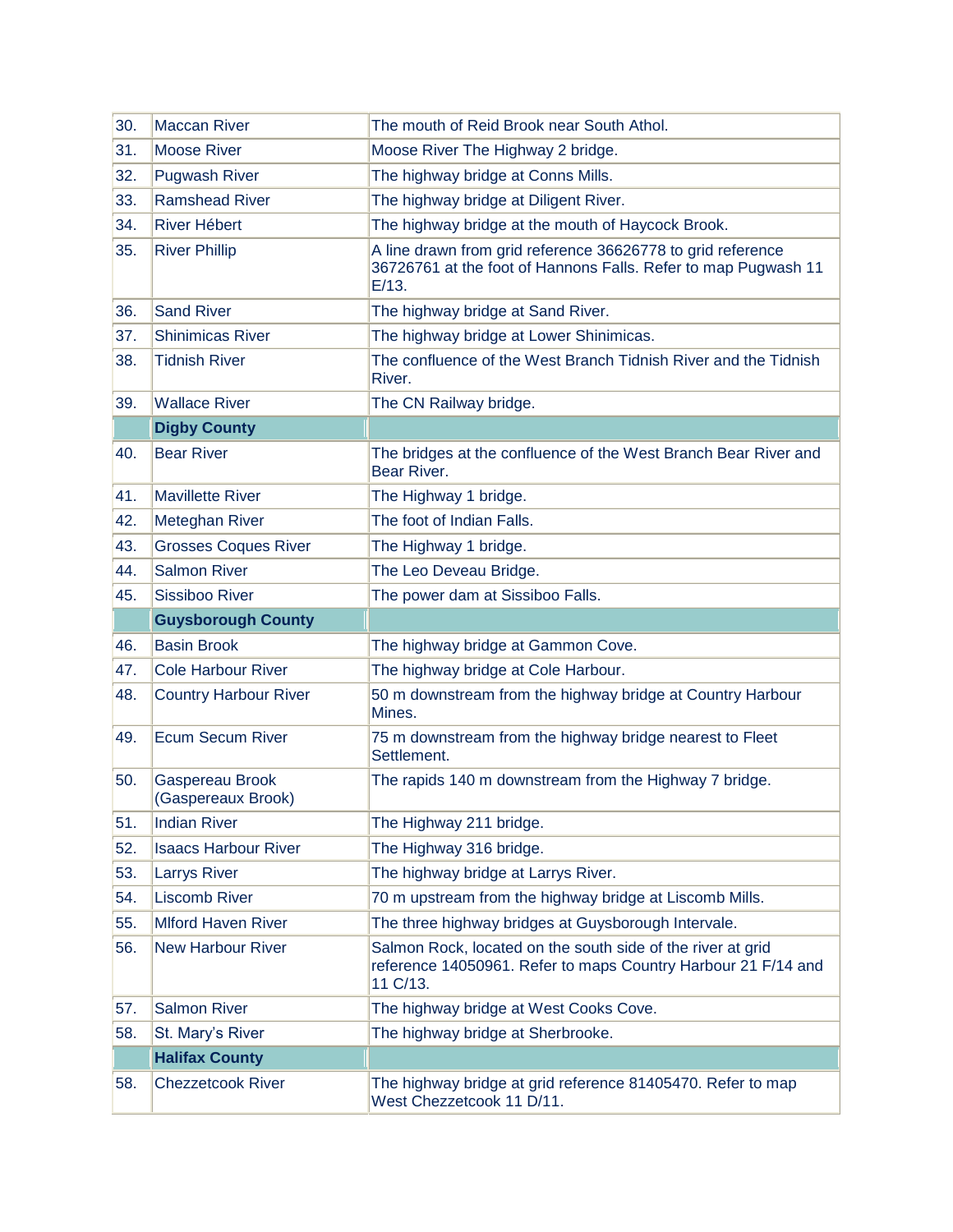| 60. | <b>East River Sheet Harbour</b> | The Department of Fisheries and Oceans barrier dam.                                                   |
|-----|---------------------------------|-------------------------------------------------------------------------------------------------------|
| 61. | Ingram River                    | The Highway 3 bridge at Ingramport.                                                                   |
| 62. | <b>Moser River</b>              | The highway bridge at Moser River.                                                                    |
| 63. | Musquodoboit River              | 300 m downstream from the Highway 7 bridge.                                                           |
| 64. | <b>Quoddy River</b>             | 90 m upstream from the third highway bridge upstream from<br>Quoddy Harbour.                          |
| 65. | Salmon River (Port Dufferin)    | The first falls upstream from the highway bridge.                                                     |
| 66. | <b>Ship Harbour River</b>       | 365 m downstream from the highway bridge at Ship Harbour.                                             |
| 67. | Shubenacadie River              | The CN Railway bridge at East Milford.                                                                |
| 68. | <b>Tangier River</b>            | The Highway 7 bridge.                                                                                 |
| 69. | <b>West River Sheet Harbour</b> | The concrete piers located downstream from the Highway 7 bridge.                                      |
|     | <b>Hants County</b>             |                                                                                                       |
| 70. | <b>Avon River</b>               | The Highway 101 causeway at Windsor.                                                                  |
| 71. | <b>Herbert River</b>            | The confluence of the Herbert and Meander Rivers.                                                     |
| 72. | <b>Kennetcook River</b>         | The highway bridge at Stanley.                                                                        |
| 73. | <b>Meander River</b>            | The confluence of the Herbert and Meander Rivers.                                                     |
| 74. | <b>St. Croix River</b>          | The Highway 101 bridge.                                                                               |
|     | <b>Inverness County</b>         |                                                                                                       |
| 75. | <b>Cheticamp River</b>          | The Cabot Trail highway bridge.                                                                       |
| 76. | <b>Fiset Brook</b>              | The Cabot Trail highway bridge.                                                                       |
| 77. | <b>Mabou River</b>              | The CN Railway bridge.                                                                                |
| 78. | <b>Margaree River</b>           | The highway bridges at East Margaree.                                                                 |
| 79. | Southwest Mabou River           | 600 m downstream from the CN Railway bridge.                                                          |
|     | <b>Kings County</b>             |                                                                                                       |
| 80. | <b>Cornwallis River</b>         | The highway bridge on Cornwallis Street in Kentville.                                                 |
| 81. | Dodge Brook (Mill Brook)        | The railway bridge in Kentville.                                                                      |
| 82. | <b>Gaspereau River</b>          | The highway bridge at Melanson.                                                                       |
|     | <b>Lunenburg County</b>         |                                                                                                       |
| 83. | <b>East River</b>               | The Highway 3 bridge.                                                                                 |
| 84. | <b>Gold River</b>               | The Highway 3 bridge.                                                                                 |
| 85. | LaHave River                    | The mouth of Silver Hill Brook, located approximately 825 m<br>downstream from the CN railway bridge. |
| 86. | <b>Martins River</b>            | 140 m upstream from the CN Railway bridge.                                                            |
| 87. | <b>Mushamush River</b>          | The Highway 3 bridge.                                                                                 |
| 88. | <b>Middle River</b>             | 60 m upstream from the Highway 3 bridge.                                                              |
| 89. | Petite Rivière                  | 185 m upstream from the Highway 331 bridge.                                                           |
|     | <b>Pictou County</b>            |                                                                                                       |
| 90. | <b>Barneys River</b>            | 500 m downstream from the Highway 245 bridge.                                                         |
| 91. | <b>East River of Pictou</b>     | The highway bridge on George Street in New Glasgow.                                                   |
| 92. | <b>French River</b>             | 500 m downstream from the Highway 245 bridge.                                                         |